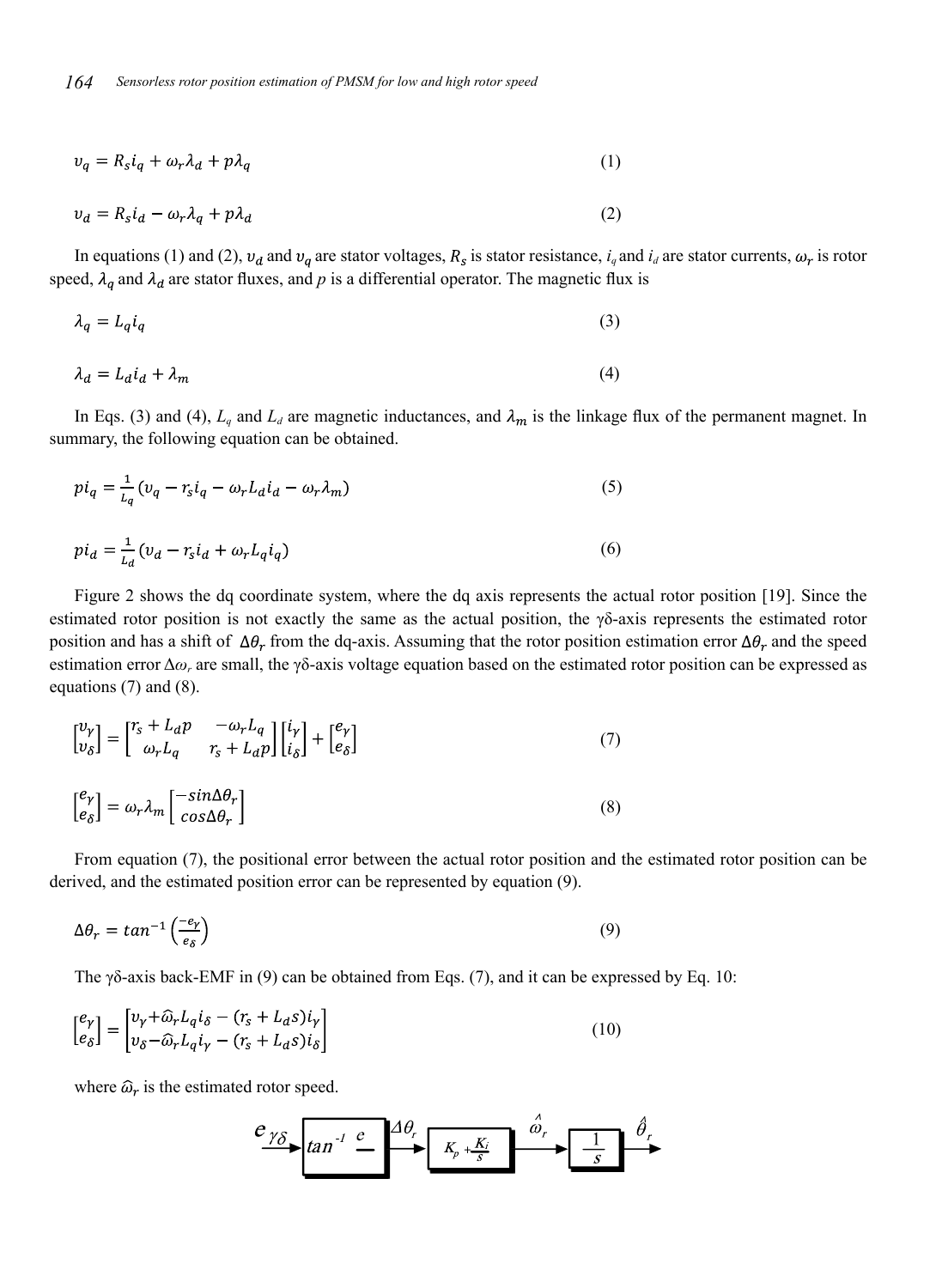Equation (9) is used as the input of the proportional integral controller, and the output of the proportional integral controller is set to the estimated rotor angular velocity.

The PI controller gains can be expressed as follows:

$$
K_P = \omega_g \sqrt{\frac{(\tan \varphi_m)^2}{1 + (\tan \varphi_m)^2}}\tag{11}
$$

$$
K_i = \omega_g^2 \sqrt{\frac{1}{1 + (\tan \varphi_m)^2}} \tag{12}
$$

where  $K_p$ ,  $K_i$ ,  $\varphi_m$ , and  $\omega_q$  are the proportional gain, integral gain, phase margin, and the bandwidth, respectively.

Figure 3 shows a block diagram of a rotor position and speed estimator. The rotor position error is given by equations (9) and (10), and the rotor position error is compensated for rotor estimated speed by PI control. The estimated rotor position is obtained by integrating the estimated rotor speed. In general, in Eq. (10), the  $\gamma\delta$  –axis back-EMF is estimated using the output of the current controller.

In very low rotating speed, the estimated speed is very low, and it may make the estimated rotor position error  $\theta_{err}$  become very large and the input of the position estimation PI controller become very large. This destabilizes the operation of the PI controller, which leads to poor start-up characteristics and, in some cases, causes start-up failures. Therefore, the speed estimation method shown in Figure 3 can be accurate in areas where the speed has increased by more than a certain degree. In order to avoid such a problem, a constant frequency pattern uses a method of starting the motor with open loop control at a low speed, and then switching to vector control when the speed increases over a certain speed. When this method is applied, it is difficult to adjust the acceleration/deceleration time because it needs to accelerate slowly in order to synchronize with the rotating magnetic field during start-up, and the current or voltage and frequency ratio of the open loop control must also be selected by trial and error. This is a long and probable mechanical and electrical problem during the tuning process.

To compensate this drawback at low speed, a simple dynamic compensator is added to improve the dynamic characteristics at low speed as shown in Fig. 4. By applying the fast compensator to the sensorless controller, it can be seen that the bandwidth at the low speed is increased. However, increasing the bandwidth through the compensator can lead to unstable operation due to inverter nonlinearity, which must be retuned through experimentation. The proposed method has the advantage that the motor constant is less dependent, and the algorithm is extremely simple compared to the existing methods.



**Figure 4.** Block diagram of the proposed sensorless control with lead compensator.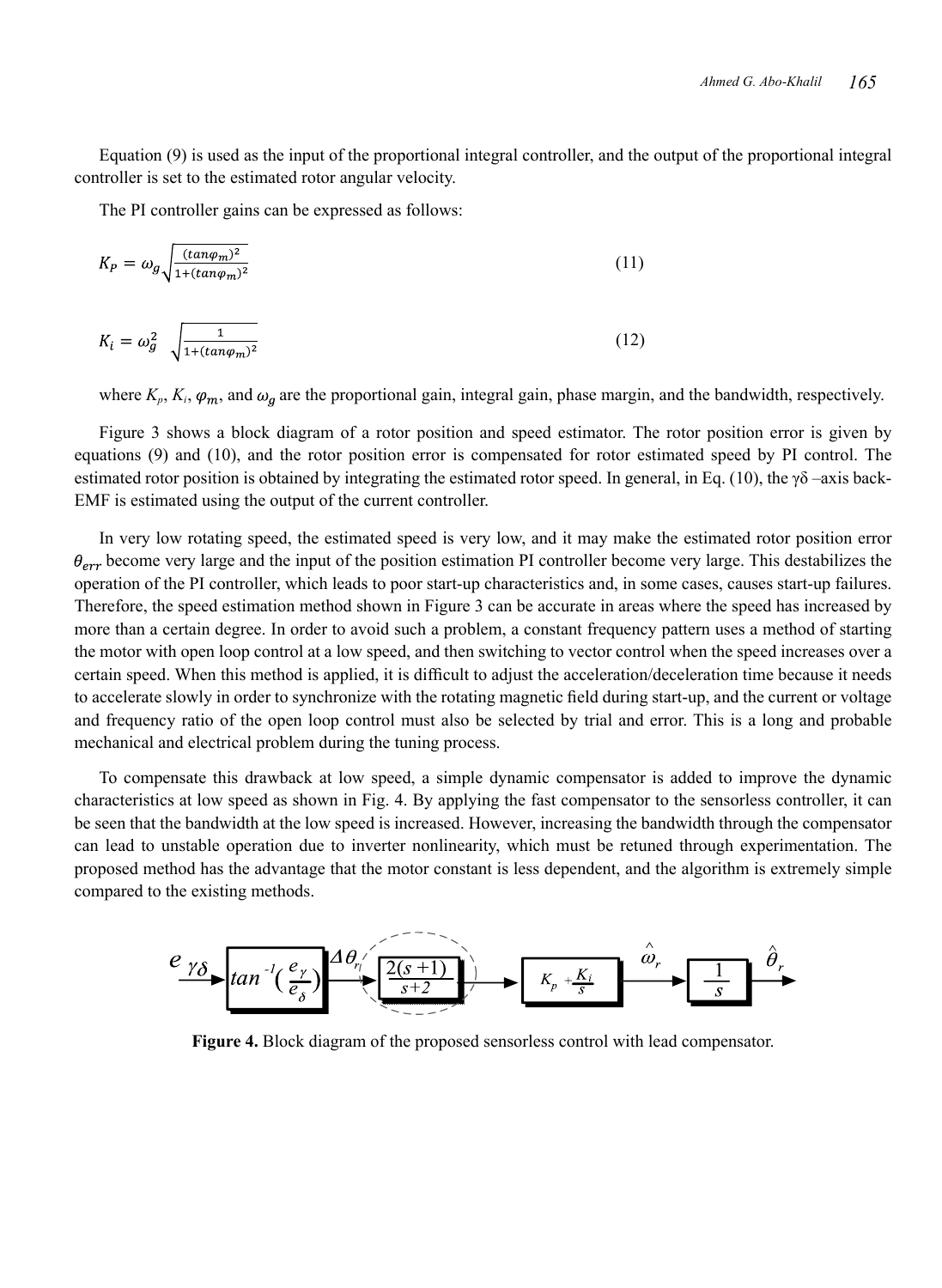

**Figure 5.** Block diagram overall control structure of constant frequency pattern method.

A complete block diagram of the proposed sensorless control of PMSM drive is shown in Fig. 5. The speed controller basically generates a current command so that the actual motor speed follows the speed command given from the outside. Therefore, the speed controller can fulfill its function only when the basic assumption that the torque coinciding with the current command is accurately output from the electric motor is established. This current command is fed to the current controller and used as the reference current of the current controller. At this time, the current controller operates fast enough so that the same current as the reference value is applied to the motor.

# **EXPERIMENTAL RESULTS**

Figure 6 shows the complete control system built for the experiment to control permanent magnet synchronous motor. Basic configuration consists of 2.7 [kW] PMSM, 3 [kW] DC generator as a load used as wind simulator, inverter to supply electric power, and controller. The switching frequency of the PWM inverter was 10kHz, and the processor used was TMS320VC33-120MHz. The specifications of the PMSM are shown in Table 1 in the appendix.



**Figure 6.** PMSM experimental setup.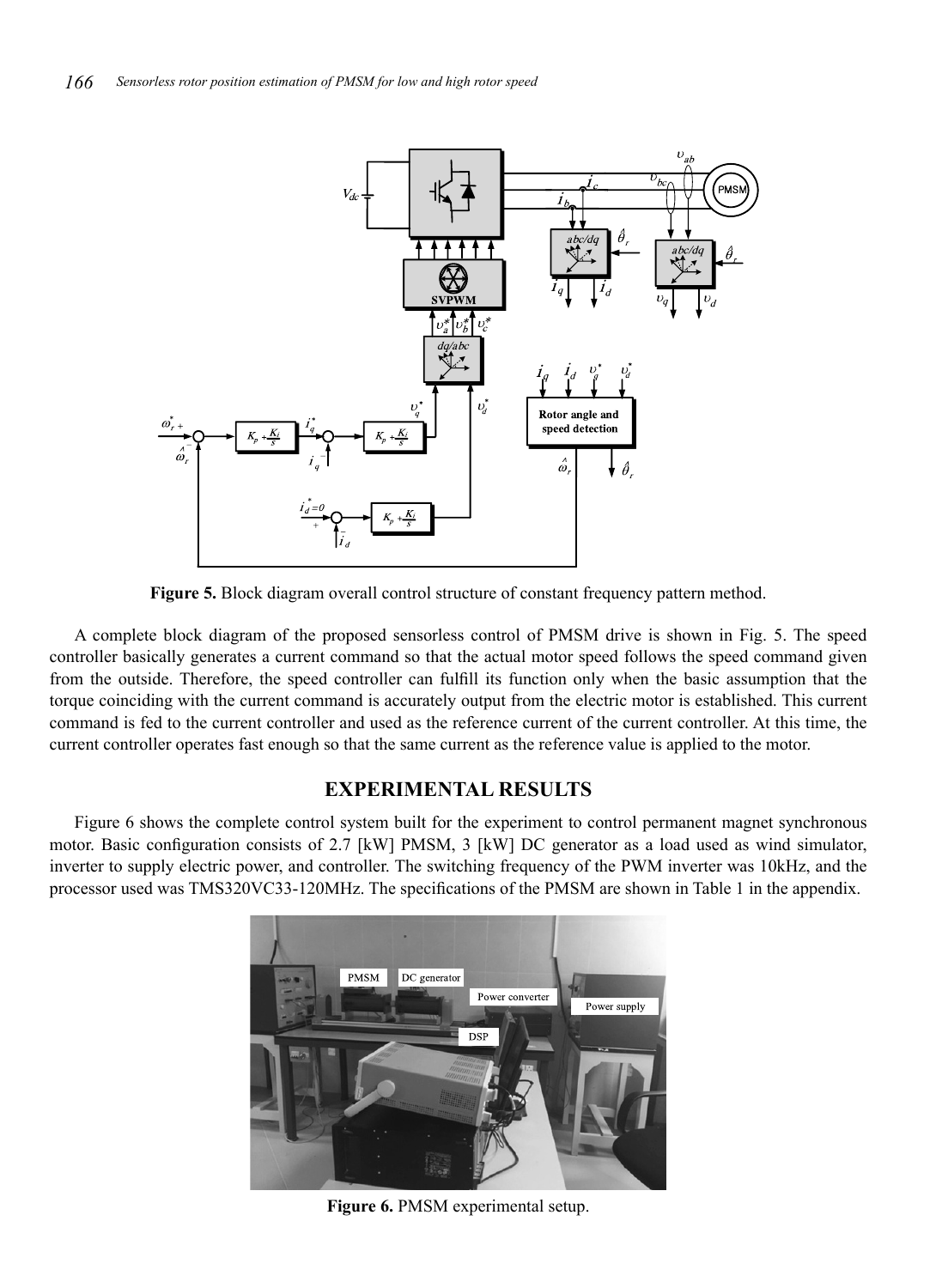Figure 7 shows the estimated speed, measured speed, and rotor position when the speed command of 400 [rpm] is given in steps. From the above, the estimated speed and measured speed show good speed response characteristics and estimated characteristics in the transient and steady state with respect to the step speed command.

Figure 8 shows the estimated speed and actual speed, estimated rotor position, and actual rotor position for the speed command of 400 [rpm]. In this figure, it can be seen that, in the transient state at the initial low speed, the dynamic characteristics are lowered because the bandwidth of the rotor position estimation PI controller is low. In the same principle, the estimated rotor position is also initially slow due to low bandwidth, but after a certain speed, the estimated bandwidth is also improved.



**Figure 7.** Estimated and measured speed/position with a step 400rpm command change.



**Figure 8.** Estimated speed/position with a step 400rpm command change.

Figure 9 shows rotor position estimation characteristics at steady state for the speed command of 400 [rpm]. As can be seen from the figure, the rotor position error in the low speed region of 400 [rpm] is almost zero, which shows good position estimation characteristics.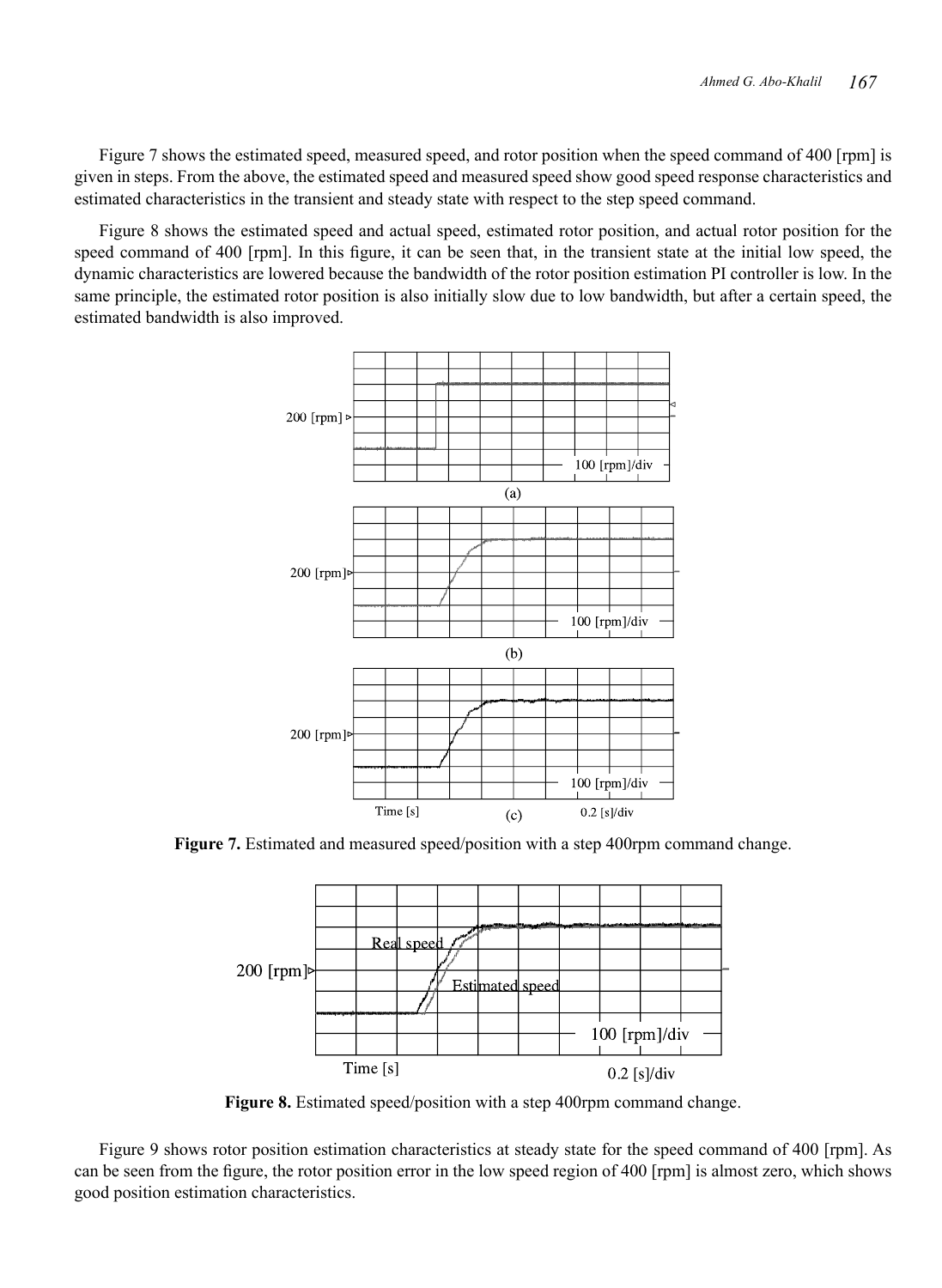Figure 10 shows the estimated and measured rotor speed when the speed command is changed to 500-600-500 [rpm]. As can be seen from the figure, even when the speed command is changed to 500-600-500 [rpm] in steps, it shows stable response characteristics and estimated characteristics.



**Figure 9.** Responses of position estimation with 400[rpm] speed command (steady state).



**Figure 10.** Responses of 400-500-400 [rpm] step speed command.

Figure 11 shows the performance of the speed controller at 800 rpm speed command. It is noticed that the speed is maintained at 800 rpm, and the q-axis current is well controlled with low harmonic content.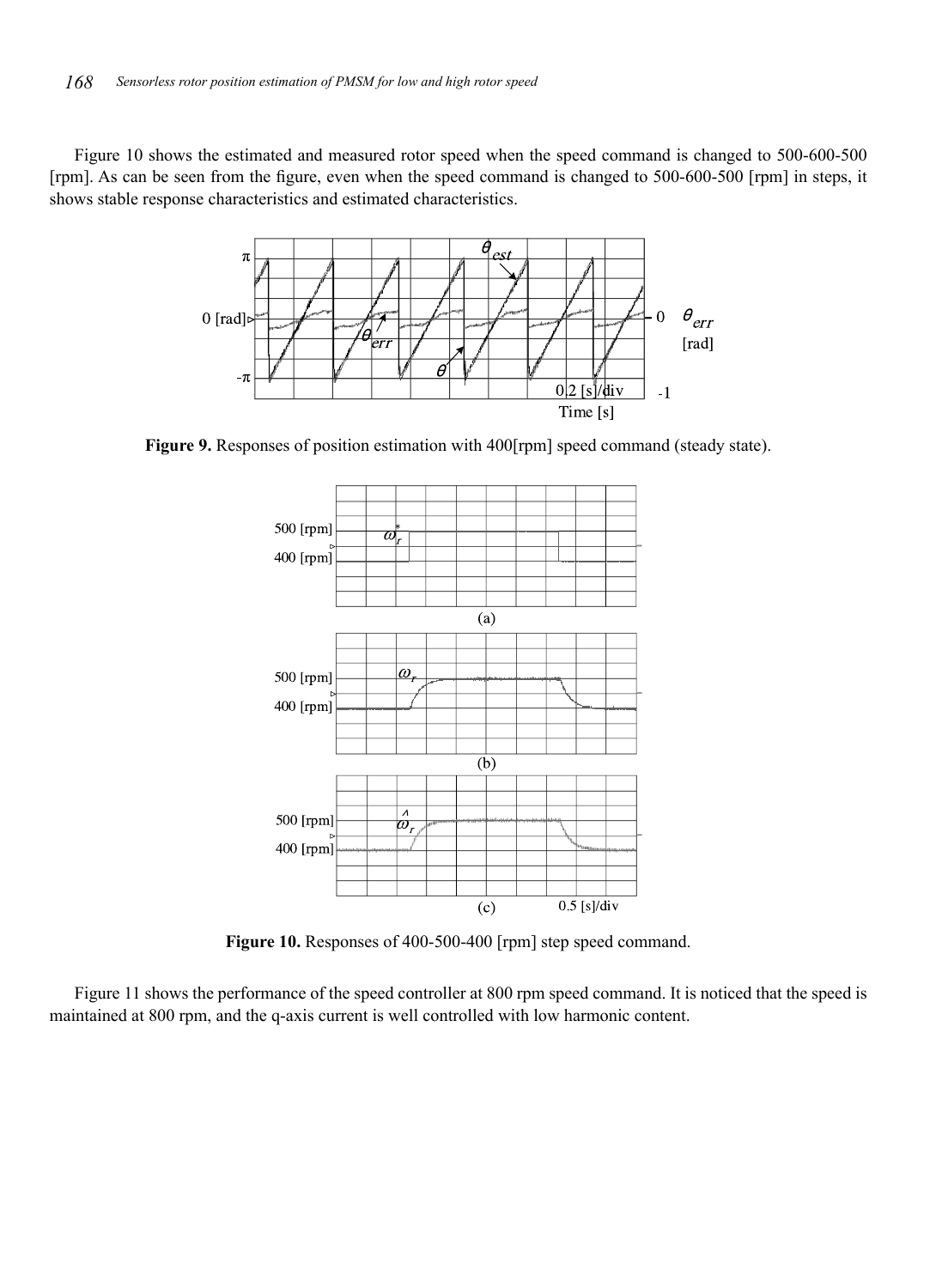

**Figure 11.** Steady-state responses of 800[r/min] speed command with full load test.

## **CONCLUSION**

In this paper, a sensorless method that can be applied to high and low speed operation of PMSM such as turbo compressors and flywheels is proposed. Considering the error between the actual rotor position and the estimated position, the back emf is determined based on the estimated speed and position. A new rotating reference frame, namely, γδ-axis, is presented. The two components of EMF are then analyzed in the new coordinates and used to detect and control the motor speed. A lead error compensator is added to the detector to reduce the error in the starting and low speed conditions. By performing and experiments, we verified the superiority and feasibility of all the proposed algorithms and also showed that the sensorless PMSM controller for high performance control can be put into practical use.

## **ACKNOWLEDGMENT**

The author would like to thank Deanship of Scientific Research at Majmaah University for supporting this work under Project Number No. (RG. 2019-19)

#### **REFERENCES**

- **Abo-Khalil, A.G. Berrouche, Y. Barhoumi, E.M. Baseer, A.M. Praveen, R.P. & Awan, A.B. 2016.** A low-cost PMSG topology and control strategy for small-scale wind power generation systems. International Journal of Engineering Sciences & Research Technology, IJESRT, 585-592.
- **Baseer, A.M. Abo-Khalil, A.G. & Agora, S. 2015.** Positioning and adjusting the frequencies of the rotor in permanent magnet synchronous machine to achieve high performance" International Journal of Applied Engineering Research, **10**(59): 379- 386.
- **Chan, T.F. Wang, W. Borsje, P. Wong, Y.K. & Ho, S.L. 2008.** Sensorless permanent-magnet synchronous motor drive using a reduced-order rotor flux observer. IET Electric Power Applications, **2**: 88-98.
- **Fernandes, E.M. Oliveira, A.C. Vitorino, M.A. Dos Santos, E.C. & Santos, W. R.N. 2014.** Speed Sensorless PMSM Motor Drive System Based on Four Switch Three-Phase Converter. In Proceedings of the 40th Annual Conference of the IEEE Industrial Electronics Society, Dallas, TX, USA.
- **Flieh, H. Slininger, T. Lorenz, R.D. & Totoki, E. 2018.** Self-Sensing via Flux Injection with Servo Dynamics including a Smooth Transition to Back-EMF Tracking. In Proceedings of the 2018 IEEE Energy Conversion Congress and Exposition (ECCE), Portland, OR, USA: 1762-1769.